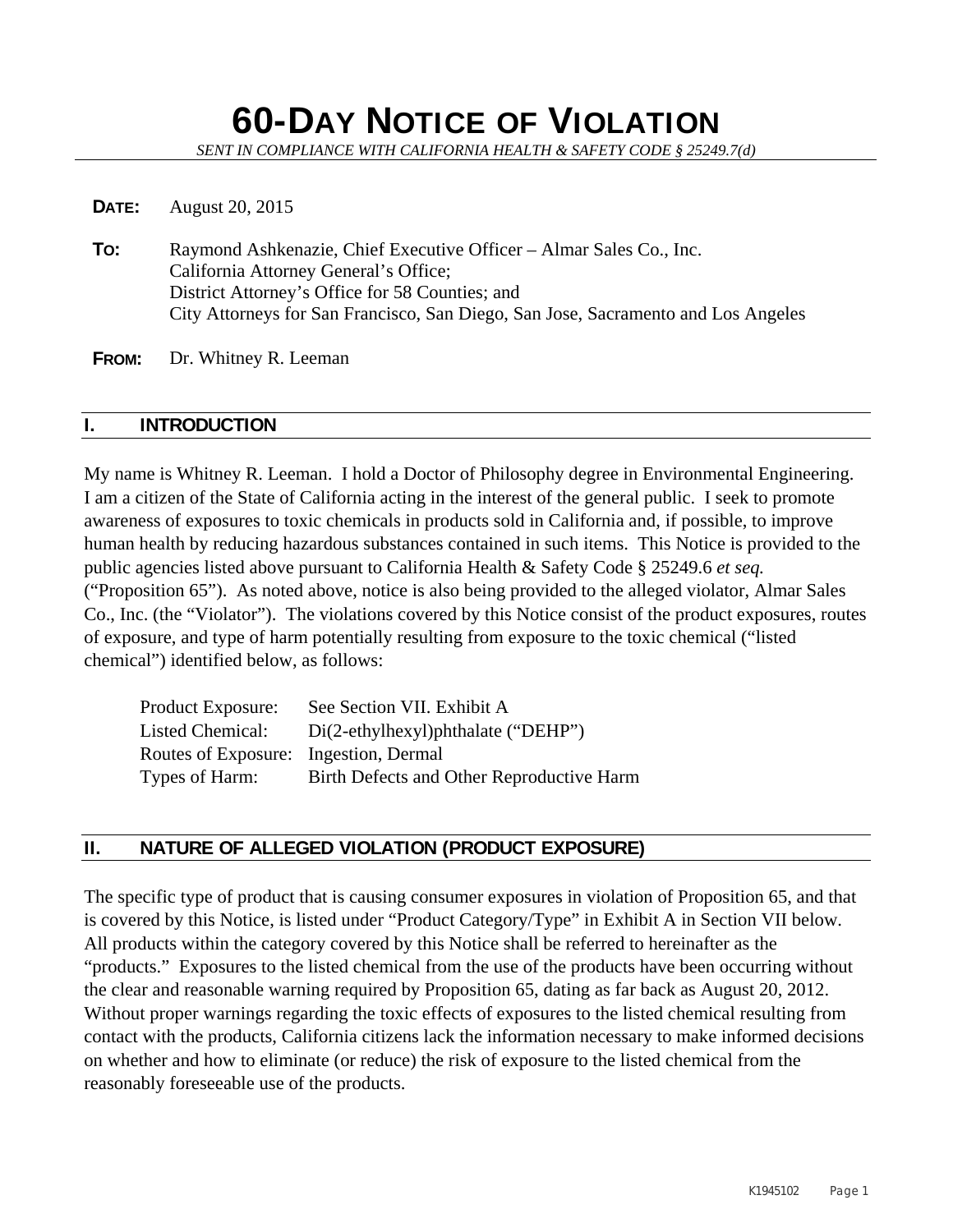California citizens, through the act of buying, acquiring or utilizing the products, are exposed to the listed chemical. By way of example, consumers and other individuals, including women of childbearing age, ingest the listed chemical when they, among other activities, touch the products and transfer the listed chemical from the products to their mouths through hand-to-mouth activities that may continue to occur for a significant period after contact with the products stops. Additionally, consumers and other individuals, including women of childbearing age, are exposed to the listed chemical through direct dermal contact when they, among other activities, handle, touch or otherwise use the products. The California State Plan for Occupational Safety and Health incorporates the provisions of Proposition 65, as approved by Federal OSHA on June 6, 1997. This approval specifically placed certain conditions with regard to occupational exposures on Proposition 65, including that it does not apply to the conduct of manufacturers occurring outside the State of California. The approval also provides that an employer may use the means of compliance in the general hazard communication requirements to comply with Proposition 65. It also requires that supplemental enforcement is subject to the supervision of the California Occupational Safety and Health Administration. Accordingly, any settlement, civil complaint, or substantive court orders in this matter must be submitted to the Attorney General.

### **III. CONTACT INFORMATION**

Please direct all questions concerning this notice to me through my counsel's office at the following address:

> Whitney R. Leeman c/o Josh Voorhees The Chanler Group Parker Plaza 2560 Ninth Street, Suite 214 Berkeley, CA 94710 Telephone: (510) 848-8880

#### **IV. PROPOSITION 65 INFORMATION**

For general information concerning the provisions of Proposition 65, please feel free to contact the Office of Environmental Health Hazard Assessment's ("OEHHA") Proposition 65 Implementation Office at (916) 445-6900. For the Violator's reference, I have attached a copy of "Proposition 65: A Summary" which has been prepared by OEHHA.

#### **V. RESOLUTION OF NOTICED CLAIMS**

Based on the allegations set forth in this Notice, I intend to file a citizen enforcement lawsuit against the alleged Violator unless such Violator enters into a binding written agreement to: (1) recall products already sold or undertake best efforts to ensure that the requisite health hazard warnings are provided to those who have received such products; (2) provide clear and reasonable warnings for products sold in the future or reformulate such products to eliminate the DEHP exposures; and (3) pay an appropriate civil penalty based on the factors enumerated in California Health & Safety Code § 25249.7(b). If the alleged Violator is interested in resolving this dispute without resorting to time-consuming and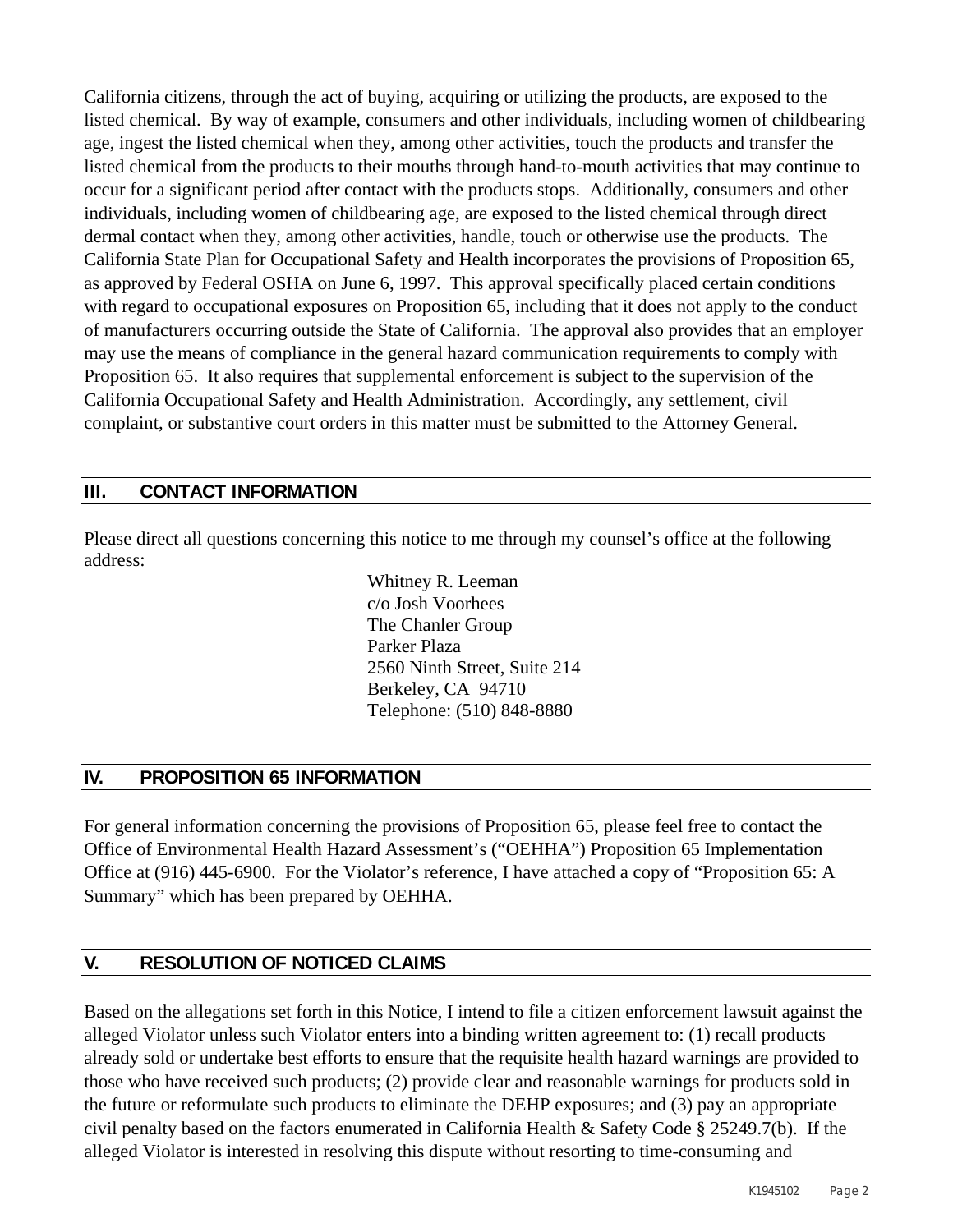expensive litigation, please feel free to contact my counsel identified in Section III above. It should be noted that neither my counsel nor I can: (1) finalize any settlement until after the 60-day notice period has expired; nor (2) speak for the Attorney General or any district or city attorney who received this Notice. Therefore, while reaching an agreement with me will resolve my claims, such agreement may not satisfy the public prosecutors.

#### **VI. ADDITIONAL NOTICE INFORMATION**

Identified below is a specific example of a product recently purchased and witnessed as being available for purchase or use in California that is within the category or type of offending product covered by this Notice. Based on publicly available information, the retailers, distributors and/or manufacturers of the example within the category or type of product are also provided below. I believe and allege that the sale of the offending products also has occurred without the requisite Proposition 65 "clear and reasonable warning" at one or more locations and/or via other means including, but not limited to, transactions made over-the-counter, business-to-business, through the internet and/or via a catalog by the Violator and other retailers and distributors of the manufacturer.

| $Product*$           | Retailer(s)                            | $M$ anufacturer(s)/Distributor(s) |
|----------------------|----------------------------------------|-----------------------------------|
| Expressions 4 Pc     | Target                                 | Almar Sales Co., Inc.             |
| Accessory Charms,    | Sacramento County, Northern California |                                   |
| EXV1078/4X,          |                                        |                                   |
| YC-1403-8182,        |                                        |                                   |
| UPC #0 24576 88852 7 |                                        |                                   |
|                      |                                        |                                   |

#### **VII. EXHIBIT A**

| <i>Product Category/Type</i> | $Such As*$                                                                              | Toxins                       |
|------------------------------|-----------------------------------------------------------------------------------------|------------------------------|
| Vinyl/PVC Charms             | Expressions 4 Pc Accessory Charms,<br>EXV1078/4X, YC-1403-8182,<br>UPC #0 24576 88852 7 | $Di(2-ethylhexyl)$ phthalate |

\*The specifically identified example of the type of product that is subject to this Notice is for the recipient's benefit to assist in its investigation of, among other things, the magnitude of potential exposures to the listed chemical from other items within the product category/type listed in Exhibit A. It is important to note that this example is not meant to be an exhaustive or comprehensive identification of each specific offending product of the type listed under "Product Category/Type" in Exhibit A. Further, it is this citizen's position that the alleged Violator is obligated to continue to conduct in good faith an investigation into other specific products within the type or category described above that may have been manufactured, distributed, sold, shipped, stored (or otherwise within the notice recipient's custody or control) during the relevant period so as to ensure that the requisite toxic warnings were and are provided to California citizens prior to purchase.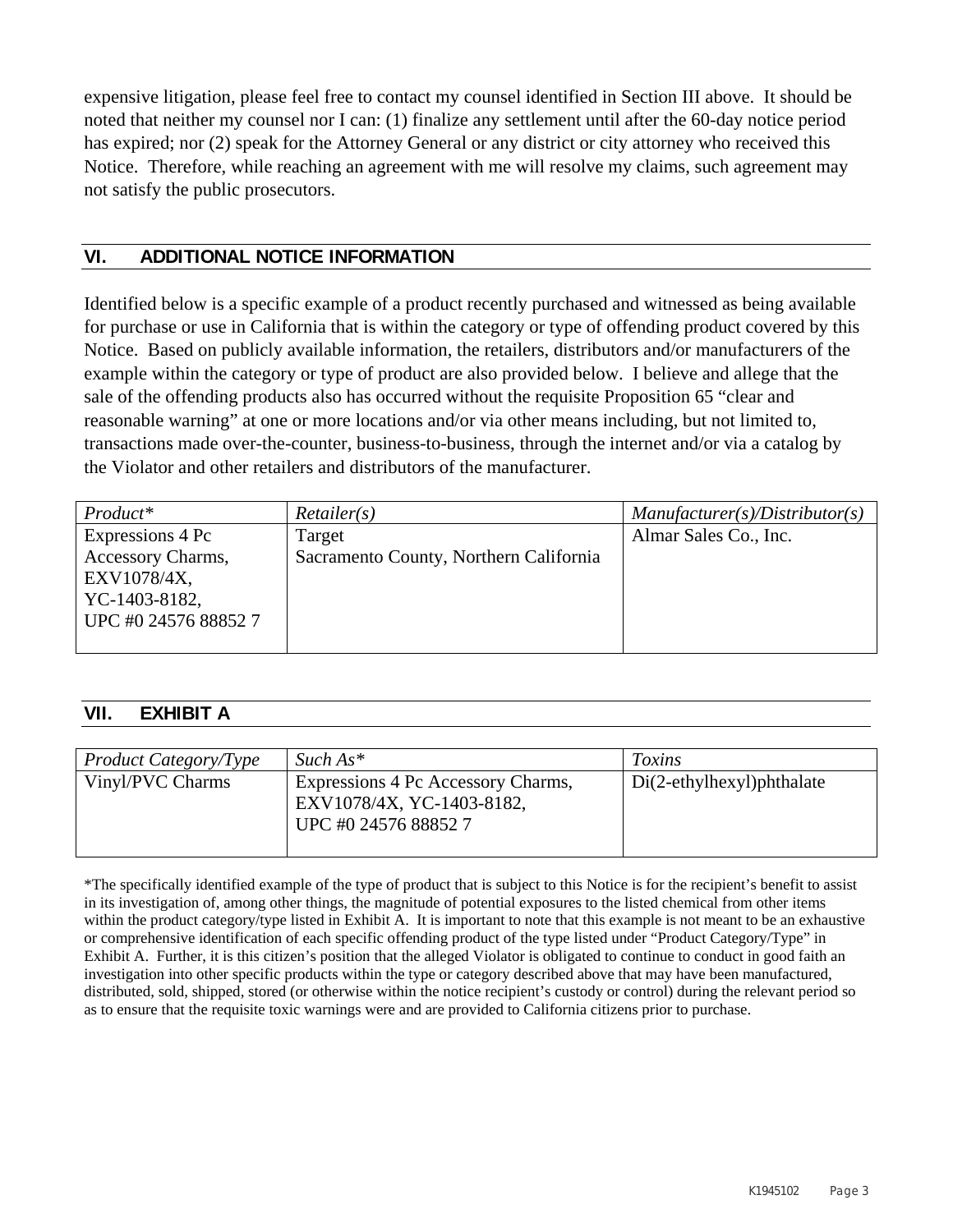## **PROOF OF SERVICE**

I, the undersigned, declare under penalty of perjury:

 I am over the age of 18 years, and not a party to the within action; my business address is Parker Plaza, 2560 Ninth Street, Suite 214, Berkeley, CA 94710.

On August 20, 2015, I served the following documents:

#### **60-DAY NOTICE OF VIOLATION SENT IN COMPLIANCE WITH HEALTH & SAFETY CODE § 25249.7(d);**

#### **PROPOSITION 65: A SUMMARY;**

**CERTIFICATE OF MERIT; AND** 

### **CERTIFICATE OF MERIT ATTACHMENTS (SERVED ONLY ON THE ATTORNEY GENERAL)**

on the entity listed below via First Class Certified Mail through the United States Postal Service by placing a true and correct copy in a sealed envelope, addressed to the entity listed below and providing each envelope to a United States Postal Service Representative:

Raymond Ashkenazie, Chief Executive Officer Almar Sales Co., Inc. 320 5th Avenue, 3rd Floor New York, NY 10001

Raymond Ashkenazie, Chief Executive Officer Almar Sales Co., Inc. 31 West 34<sup>th</sup> Street, 8<sup>th</sup> Floor New York, NY 10001

as well as by providing copies of the above documents electronically uploaded to the public enforcers according to directions from their respective offices, and/or by placing a true and correct copy in a sealed envelope, addressed to each party listed below, and served as follows:

| Electronically Uploaded to the Attorney                                                    | The Attorney General of the State of                                                                                                                                  |
|--------------------------------------------------------------------------------------------|-----------------------------------------------------------------------------------------------------------------------------------------------------------------------|
| General's website:                                                                         | California;                                                                                                                                                           |
| By placing each envelope in a United<br>States Postal Service mailbox, postage<br>prepaid: | The District Attorney for Each of the 58<br>counties in California; and<br>The City Attorney for Los Angeles, San<br>Diego, San Jose, San Francisco and<br>Sacramento |

 *A list of addresses for each of these recipients is attached.* 

Executed on August 20, 2015, at Berkeley, California.

ua kur

Caroline Pak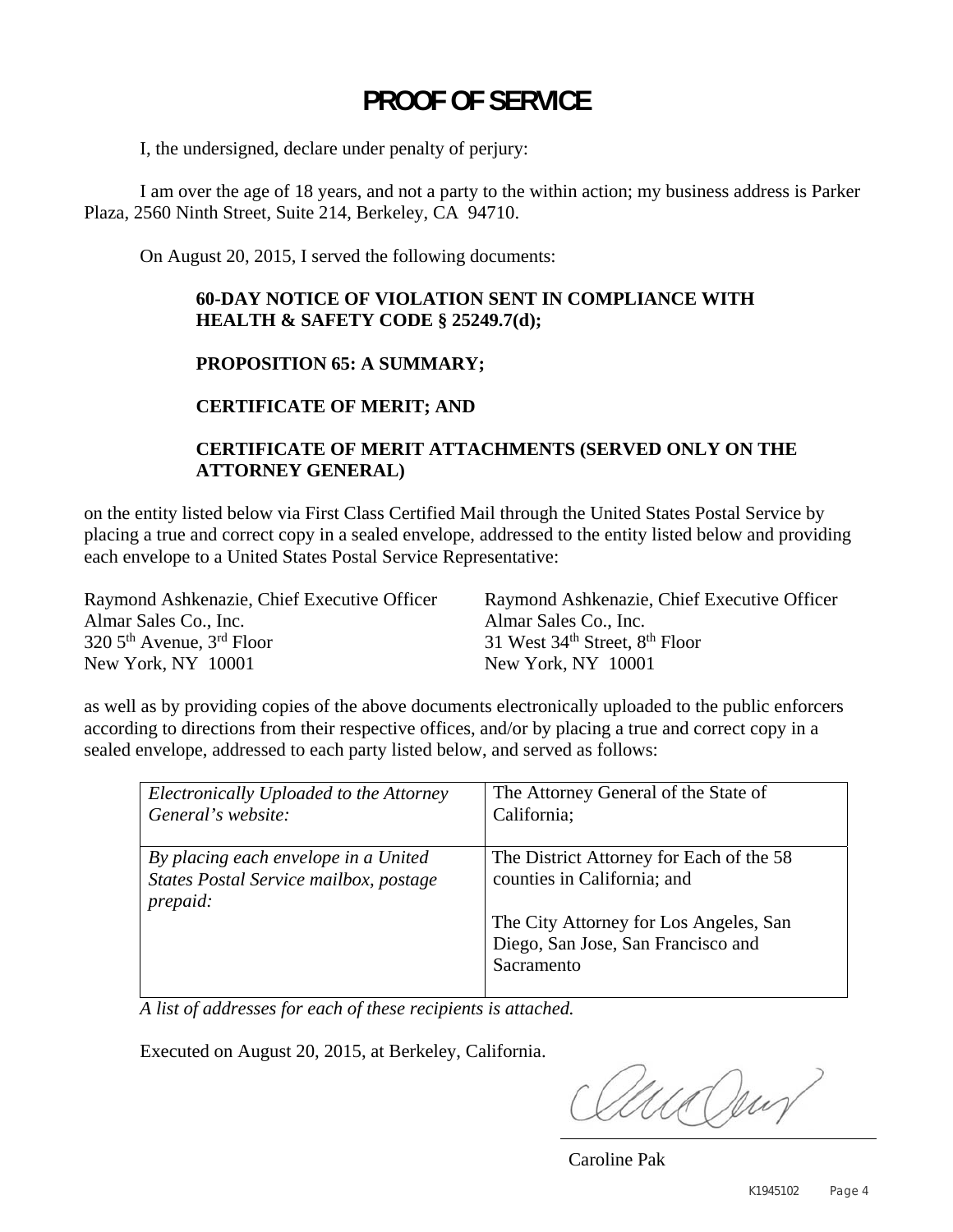## **CERTIFICATE OF MERIT**

Health and Safety Code Section 25249.7(d)

I, Clifford A. Chanler, hereby declare:

- 1. This Certificate of Merit accompanies the attached sixty-day notice in which it is alleged that the party identified in the notice has violated Health and Safety Code § 25249.6 by failing to provide clear and reasonable warnings;
- 2. I am the attorney for the noticing party;
- 3. I have consulted with one or more persons with relevant and appropriate experience or expertise who has reviewed facts, studies, or other data regarding the *alleged* exposure to the listed chemical that is the subject of this action;
- 4. Based on the information obtained through those consultations, and on all other information in my possession, I believe there is a reasonable and meritorious case for the private action. I understand that "reasonable and meritorious case for the private action" means that the information provides a credible basis that all elements of the plaintiff's case can be established and the information did not prove that the alleged Violator will be able to establish any of the affirmative defenses set forth in the statute;
- 5. The copy of this Certificate of Merit served on the Attorney General attaches to it factual information sufficient to establish the basis for this certificate, including information identified in Health and Safety Code § 25249.7(h)(2) (*i.e*., (1) the identity of the persons consulted with and relied on by the certifier, and (2) the facts, studies, or other data reviewed by those persons).

Dated: August 20, 2015

Chips Clu

Clifford A. Chanler